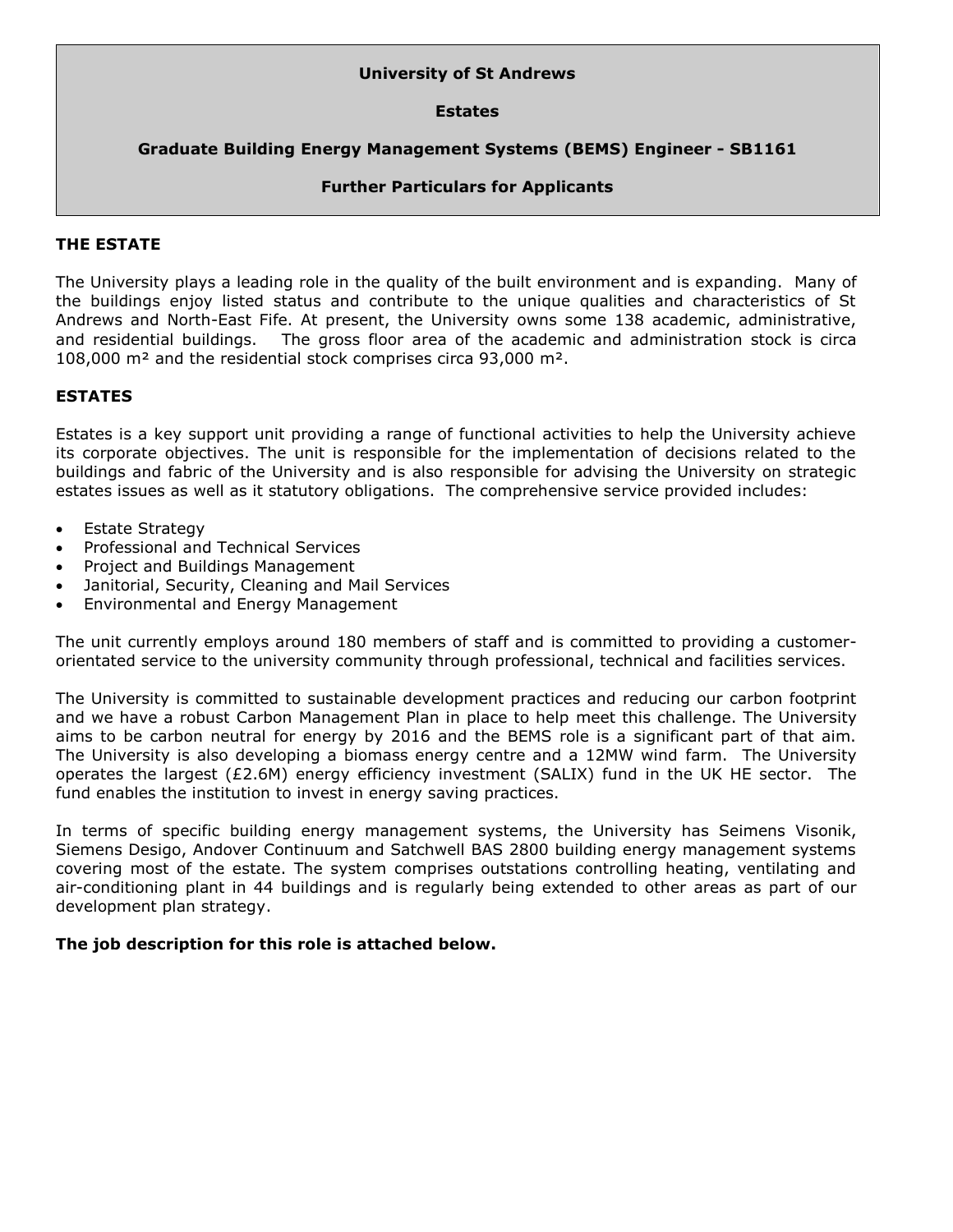| Job Title:                   | <b>Building Energy Management</b><br>Systems (BEMS) Graduate Engineer | Working Hours: Full time/36.25 hours per week             |  |
|------------------------------|-----------------------------------------------------------------------|-----------------------------------------------------------|--|
| School/Unit: Estates         |                                                                       | Grade/Salary Range: Grade 5, £25,013-£29,837<br>per annum |  |
| Reporting to: Energy Officer |                                                                       | Reference No: SB1161                                      |  |
| Job Family:                  | Managerial, Specialist &<br>Administrative                            | Start Date: By agreement                                  |  |

## **Main Purpose of Role**

The Building Energy Management Systems (BEMS) Graduate Engineer will be required to co-ordinate and ultimately manage the operation, maintenance and upgrading of the University's BEMS. As a graduate with a buildings services, control systems, I.T. and/or M&E engineering background and with excellent I.T. and computing literacy, you will be working with the Energy Officer, supported by other Estates professionals including the Mechanical and Electrical Services Engineers, and Heating and Electrical Engineers. You will be trained to operate the BEMS in order to provide agreed comfort conditions in the most energy-efficient way while keeping maintenance requirements as low as practicable, and coordinate the system maintainance. You will be tasked with optimising the BEMS so that the systems deliver the University's objectives for effective building functionality, energy reduction and achieving energy cost savings. The role is aimed at a graduate with anengineering, controls, science or computing qualifications. All relevant training and personal development support will be provided.

### You will:

- Co-ordinate the day to day BEMS operation and optimisation of the various BEMS systems. Facilitate and manage repairs, maintenance work and maintenance programmes of the systems.
- Investigate operation of the systems with the aim of achieving increased energy efficiency of plant and equipment, identify energy saving strategies, monitor and report on effectiveness of changes made to the University's overall energy consumption figures in an advisory capacity.
- Assist in ensuring that any new or modified building energy management systems for new buildings and/or refurbishments are designed and commissioned effectively.

The position offers an excellent opportunity to assist with the development, implementation and monitoring of controls, plant and equipment to enable the delivery of customer-focused maintenance and energy saving programmes throughout the University. The post holder will be expected to develop their skills and it is anticipated that there is room for personal development within the Estates Team.

### **Key Duties and Responsibilities**

- 1. Co-ordinate the operation of the BEMS on a daily basis, liaising with in-house maintenance staff to respond to alarms, identify, diagnose and resolve faults and operating problems.
- 2. Monitor and regulate the settings and status of the BEMS to ensure the optimum operation of critical services throughout the estate. Initiate appropriate prioritised alarms so as to instigate an Estates response that minimises disruption to building users.
- 3. Co-ordinate the delivery of routine maintenance of the BEMS in accordance with Siemens and Andover specifications. This will include administration of maintenance contracts, supervision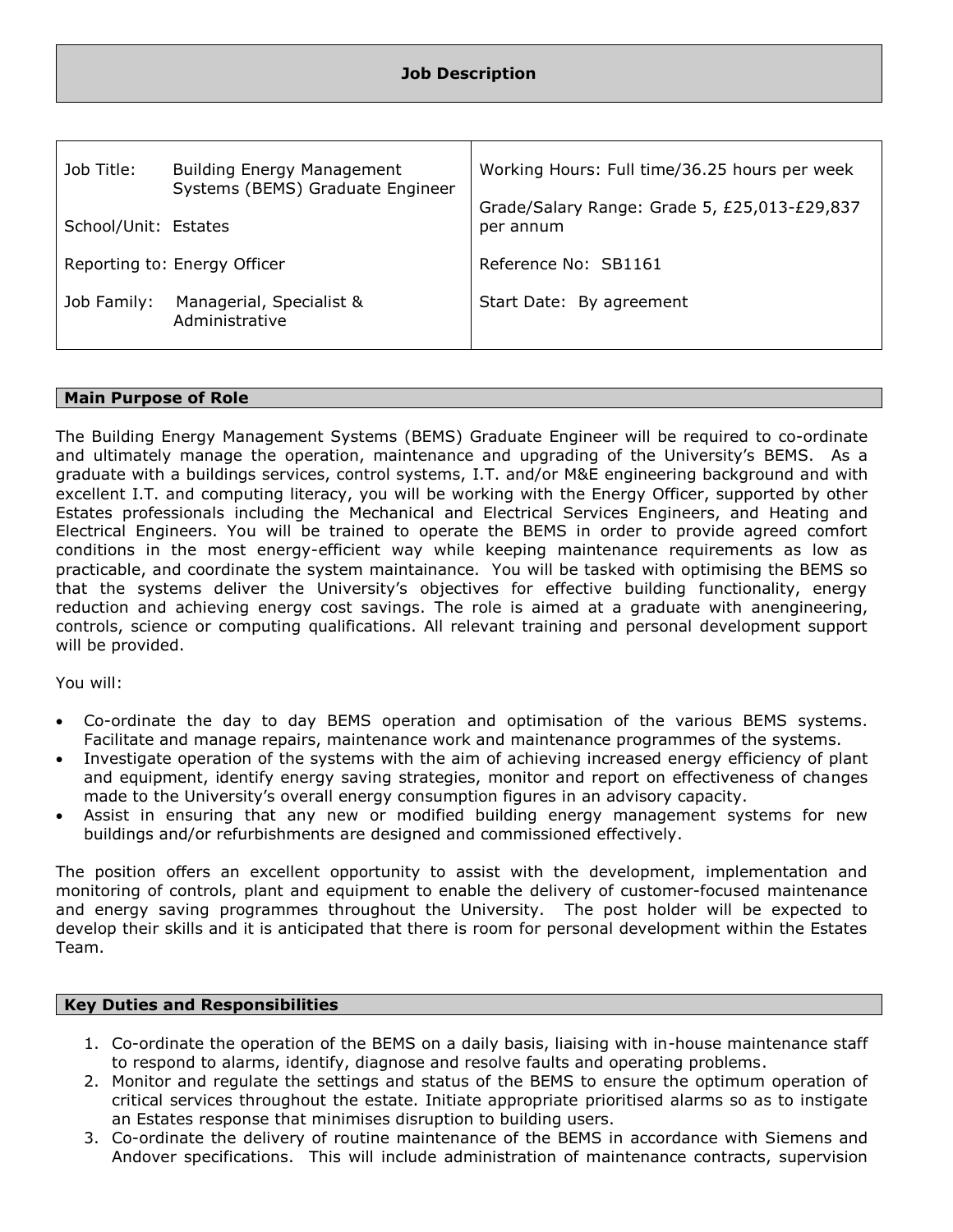and direction of contractors in order to ensure reliable and cost effective operation in conjunction with colleagues.

- 4. Ensure the operation of the BEMS with particular reference to energy efficiency and seeking to identify energy saving strategies. Manage the implementation, monitoring and reporting on effectiveness of changes made.
- 5. Carry out inspections of existing BEMS installations, update records and working drawings, prepare reports and briefs for upgrading or modification where needed. Assist in the development of reports with costs in relation to proposed strategy changes which require capital investment.
- 6. Liaise with Estates staff in an advisory capacity to maintain a stock of replacement parts and source further items as needed including raising purchase orders using the facilities management computer system (CAFM).
- 7. Liaise with building occupants to understand their needs and issues for comfort heating and cooling, balancing these requirements with the need for energy cost savings and reductions in environmental emissions.
- 8. Ensure robust system development of the BEMS to add value to its operation. For instance, develop remote access pages to enable authorised users to view system status and to operate BEMS modifications within agreed access control limits.
- 9. Liaise and co-ordinate effectively with key stakeholders in schools/units, external bodies (eg contractors, suppliers) to ensure appropriate service levels are achieved. Keep and maintain accurate operational functionality records and prepare regular progress reports to demonstrate the impact of BEMS control on building and carbon efficiency.
- 10. Liaise with the Mechanical Services Engineer and Electrical Services Engineer to oversee, witness and ensure contract compliance of BEMS installation works undertaken by main contractors or subcontractors within major projects.
- 11.Co-ordinate training in the use of the BEMS and manage access and passwords as needed.
- 12.Assist with the maintenance aspects of the University's data reporting obligations and develop an appropriate database of measurable KPI's. This includes budgetary and management information.
- 13. Maintain an up to date working knowledge of building energy management and control systems including undertaking training and personal development as required.
- 14. Undertake evening/weekend work as reasonably required and carry out such other relevant duties as may be assigned from time to time.
- 15. Facilitate compliance with all heath and safety requirements of the University.

*Please note that this job description is not exhaustive, and the role holder may be required to undertake other relevant duties commensurate with the grading of the post. Activities may be subject to amendment over time as the role develops and/or priorities and requirements evolve*.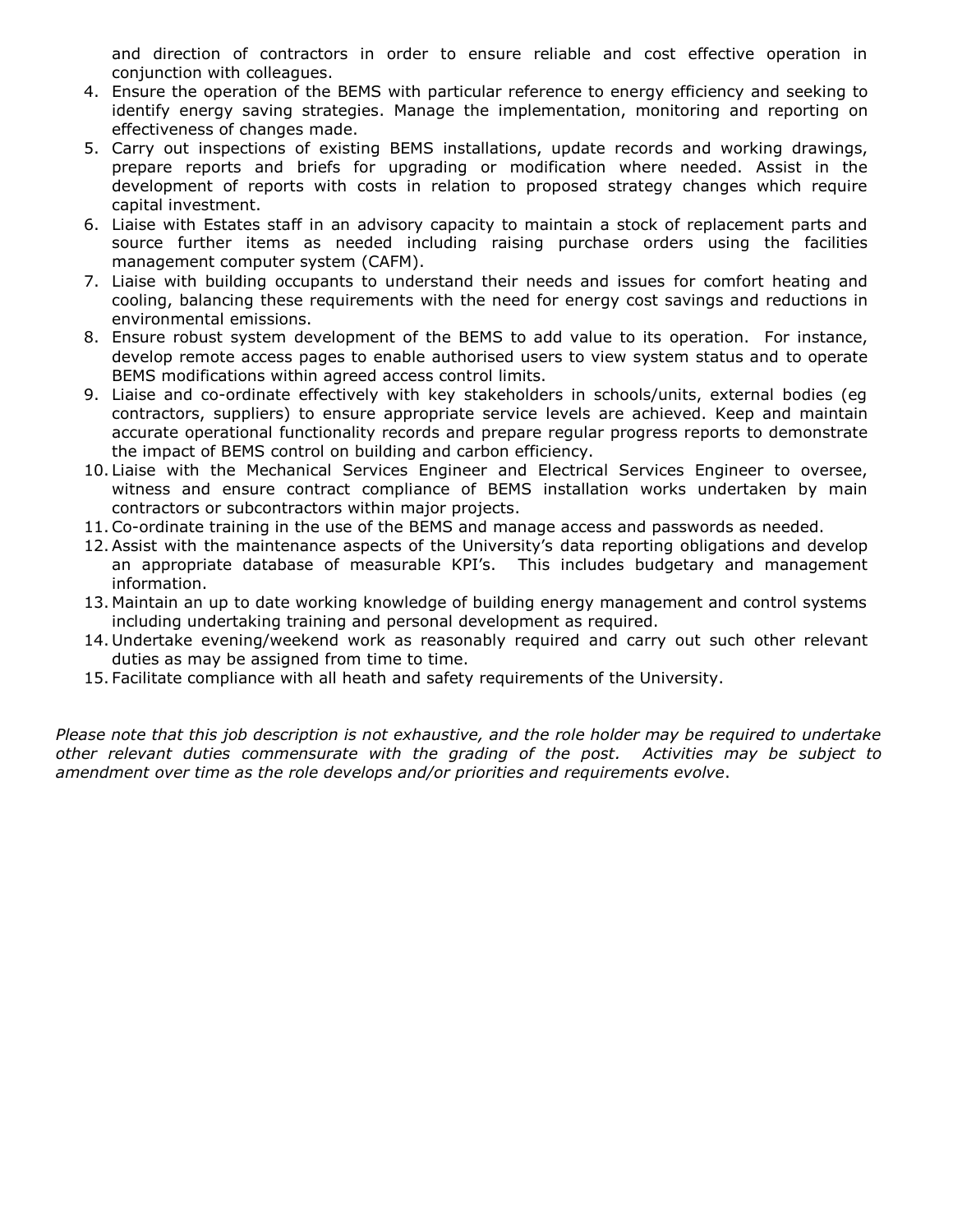# **Person Specification**

This section details the attributes e.g. skills, knowledge/qualifications and competencies which are required in order to undertake the full remit of this post.

| <b>Attributes</b>                                                                                                       | <b>Essential</b>                                                                                                                                                                                                                                                                                                                  | <b>Desirable</b>                                                                                                                                                                                                                 | <b>Means of</b><br>Assessment(i.e.<br>application form,<br>interview, test,<br>presentation etc) |
|-------------------------------------------------------------------------------------------------------------------------|-----------------------------------------------------------------------------------------------------------------------------------------------------------------------------------------------------------------------------------------------------------------------------------------------------------------------------------|----------------------------------------------------------------------------------------------------------------------------------------------------------------------------------------------------------------------------------|--------------------------------------------------------------------------------------------------|
| <b>Education &amp; Qualifications</b><br>(technical, professional,<br>academic qualifications and<br>training required) | Relevant engineering,<br>or computing<br>qualification, degree<br>or equivalent. (This<br>may include HND/HNC<br>engineering, buildings<br>and relevant science-<br>related qualifications if<br>the applicant can<br>demonstrate a robust<br>track record of further<br>experience that<br>supplements their<br>qualifications). | Buildings-related<br>mechanical<br>engineering<br>and<br>controls coursework.<br>Applicant should be<br>highly proficient<br>in<br>ideally<br>I.T.,<br>with<br>experience<br>of<br>computing<br>with<br>software<br>engineering. | Application form,<br>interview, copy of<br>qualification certificate.                            |
| Experience & Knowledge<br>(examples of specific<br>experience and knowledge<br>sought)                                  | Knowledge of systems<br>controls and the<br>understanding of<br><b>Building Energy</b><br>Management Systems.<br>Effective I.T. skills.                                                                                                                                                                                           | Experience of the<br>use, implementation<br>, management and<br>maintenance of the<br>'controls' side of<br><b>Building Energy</b><br>Management<br>Systems. Familiarity<br>with Siemens and<br>Andover BEMS                     | Application form record<br>of experience and roles.                                              |
| Competencies & Skills<br>(e.g. effective communication<br>skills, initiative, flexibility,<br>leadership etc)           | Excellent interpersonal<br>and communication<br>skills. Leadership<br>qualities and ability to<br>share learning with<br>Estates and other<br>University staff. A<br>professional and<br>thorough approach at<br>all times.                                                                                                       |                                                                                                                                                                                                                                  | Interview                                                                                        |
| <b>Other Attributes/Abilities</b>                                                                                       | Ability to challenge<br>existing processes and<br>ideas and develop new<br>ones where<br>appropriate.                                                                                                                                                                                                                             | Evidence<br>of<br>an<br>enquiring<br>mind,<br>willingness to learn,<br>enjoyment<br>and<br>of<br>problem solving.                                                                                                                |                                                                                                  |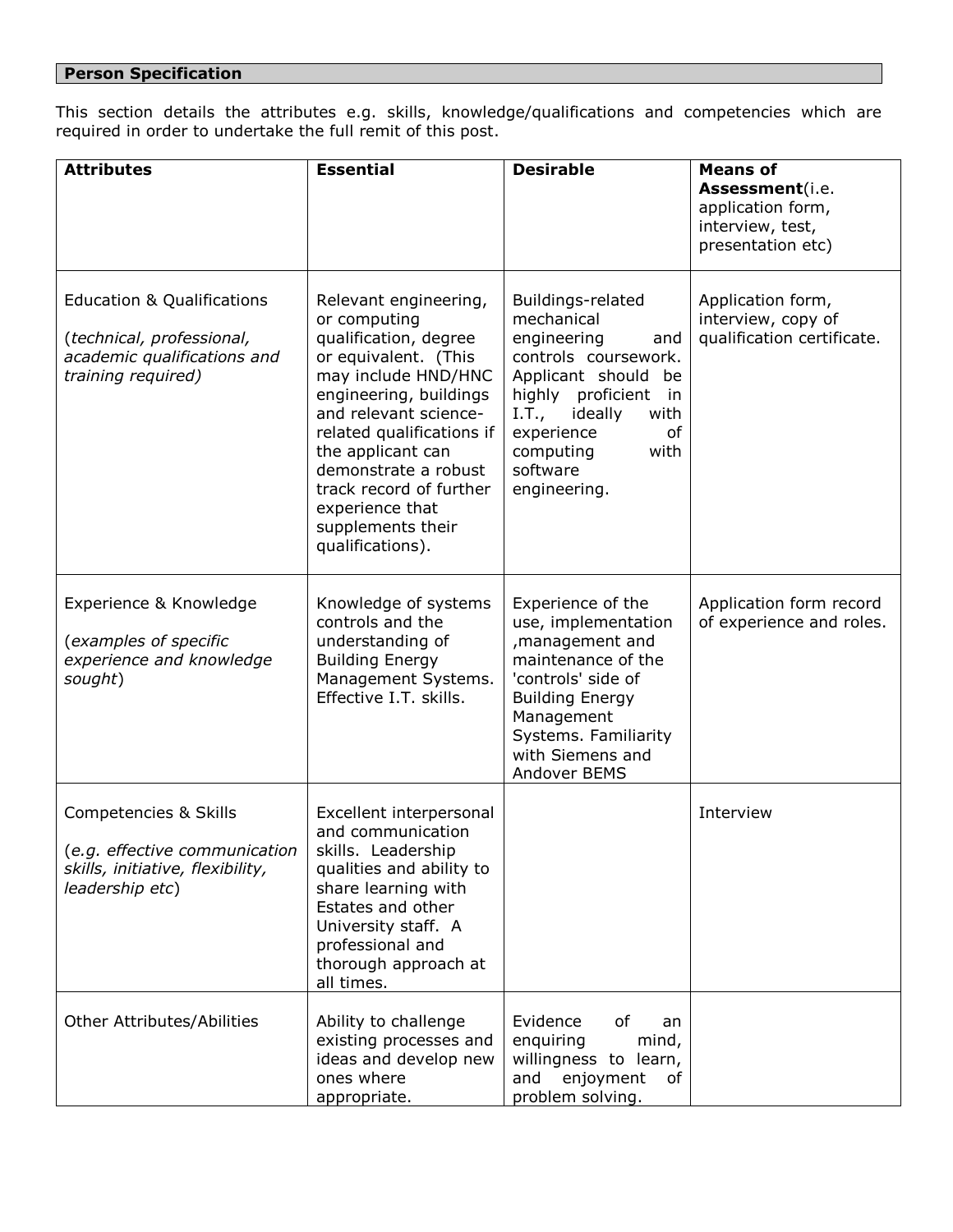**Essential Criteria** – requirements without which a candidate would not be able to undertake the full remit of the role. Applicants who have not clearly demonstrated in their application that they possess the essential requirements will normally be rejected at the short listing stage.

**Desirable Criteria** – requirements which would be useful for the candidate to hold. When short listing, these criteria will be considered when more than one applicant meets the essential requirements.

### **Other Information**

We encourage applicants to apply online, [https://www.vacancies.st-andrews.ac.uk/welcome.aspx,](https://www.vacancies.st-andrews.ac.uk/welcome.aspx) however if you are unable to do this, please call +44 (0)1334 462571 for a paper application form. Those who previously applied for BEMS related job advertisements will not be considered eligible for interview.

For all applications, please quote ref: SB1161

The University is committed to equality of opportunity.

The University of St Andrews is a charity registered in Scotland (No SC013532).

#### **Obligations as an Employee**

You have a duty to carry out your work in a safe manner in order not to endanger yourself or anyone else by your acts or omissions.

You are required to comply with the University health and safety policy as it relates to your work activities, and to take appropriate action in case of an emergency.

You are responsible for applying the University's equality and diversity policies and principles in your own area of responsibility and in your general conduct.

You have a responsibility to promote high levels of customer care within your own area of work/activities.

You should be adaptable to change, and be willing to acquire new skills and knowledge as applicable to the needs of the role.

You may, with reasonable notice, be required to work within other Schools/Units within the University of St Andrews.

You have the responsibility to engage with the University's commitment to Environmental Sustainability in order to reduce its waste, energy consumption and carbon footprint.